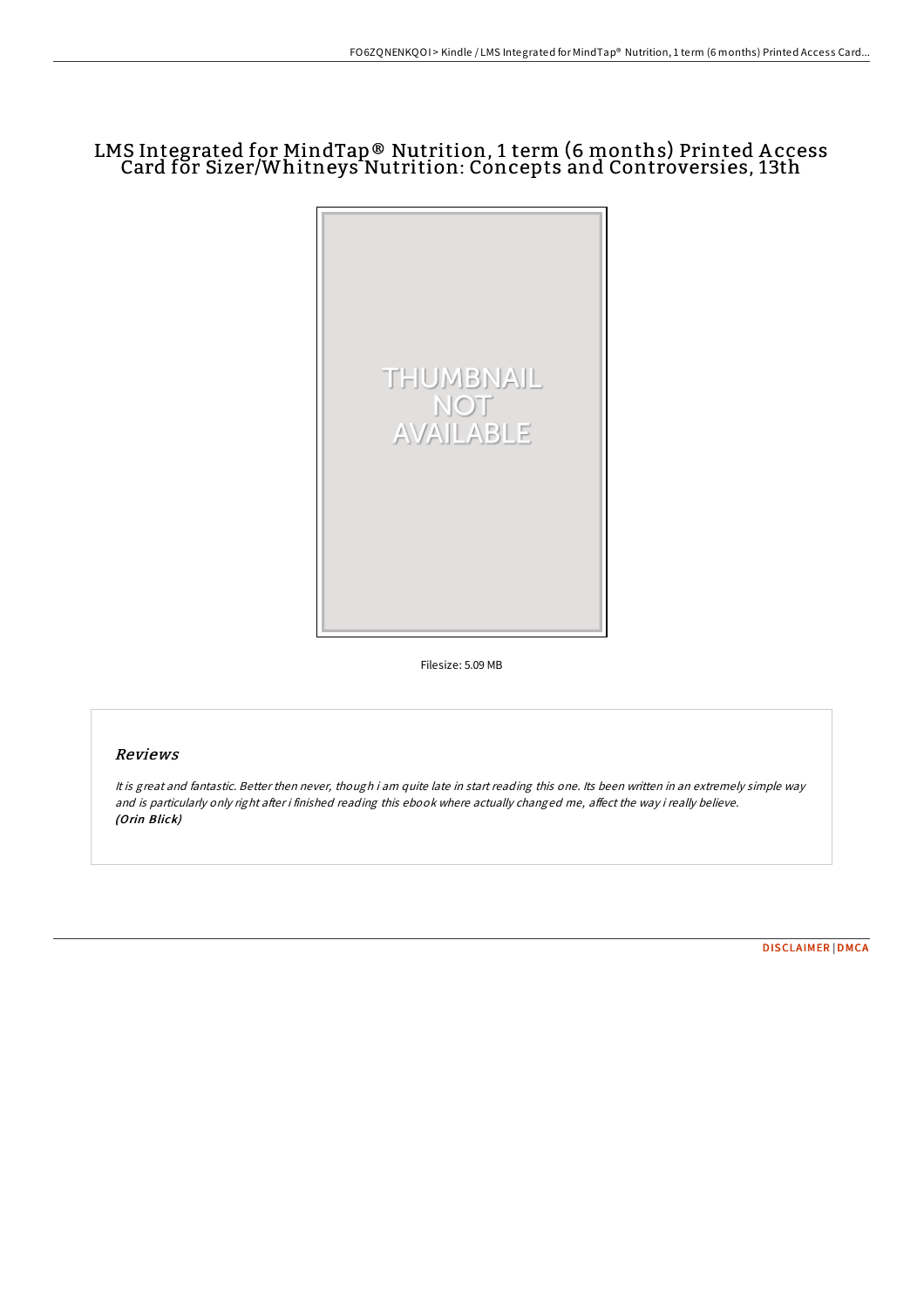## LMS INTEGRATED FOR MINDTAP® NUTRITION, 1 TERM (6 MONTHS) PRINTED ACCESS CARD FOR SIZER/WHITNEYS NUTRITION: CONCEPTS AND CONTROVERSIES, 13TH



Cengage Learning. PRINTED ACCESS CODE. Condition: New. 1285592344 Brand new item ready to ship still in shrink wrap!!.

Read LMS Integrated for Mind Tap® Nutrition, 1 term (6 months) Printed Access Card for Size[r/Whitne](http://almighty24.tech/lms-integrated-for-mindtap-reg-nutrition-1-term-.html)ys Nutrition: Concepts and Controversies, 13th Online

Do wnload PDF LMS Integrated for Mind Tap® Nutrition, 1 term (6 months) Printed Access Card for Size[r/Whitne](http://almighty24.tech/lms-integrated-for-mindtap-reg-nutrition-1-term-.html)ys Nutrition: Concepts and Controversies, 13th